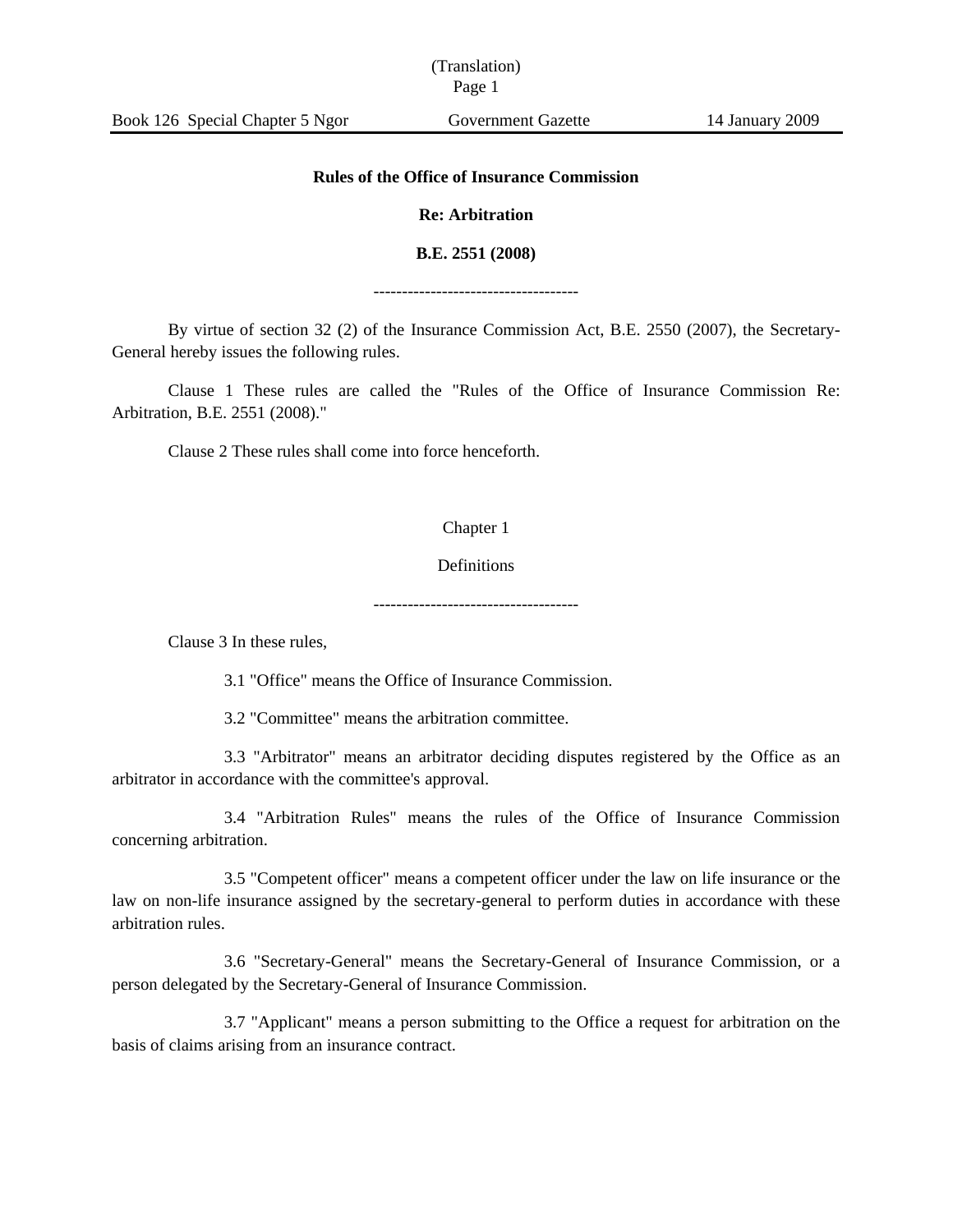|                                 | THAILSIAUUILL<br>Page 2 |                 |  |
|---------------------------------|-------------------------|-----------------|--|
| Book 126 Special Chapter 5 Ngor | Government Gazette      | 14 January 2009 |  |

(Translation)

3.8 "Respondent" means an insurance company subject to a claim by the Applicant for liability under the claims arising from an insurance contract.

3.9 "Parties" mean the Applicant and the Respondent.

3.10 "Pleading" means any and all requests for arbitration, pleadings, or motions submitted to the Office or the Arbitrator to establish issues between the parties.

### Chapter 2

### Arbitration Committee

------------------------------------

Clause 4 There shall be a committee called "Arbitration Committee," consisting of the Secretary-General as a chairman, Assistant Secretary-General on Law and Litigation, representative of the Office of Judiciary, representative of the Office of Attorney General, president of Thai General Insurance Association, president of Thai Life Assurance Association, president of Thai Insurance Brokers Association, no more than three qualified persons appointed by the Secretary-General as committee members, and the Director of Law and Litigation Bureau of the Office, as a committee member and secretary.

The Director of Arbitration Division shall be the assistant secretary.

Qualified committee members shall be in office for a term of four years, and may be reappointed after the expiry of term.

In addition to retirement by rotation, qualified committee members shall vacate their office upon:

- (1) death;
- (2) resignation;
- (3) being bankrupt;
- (4) being an incompetent or quasi-incompetent person; or

(5) being sentenced to imprisonment by a final judgment, unless for an offense committed by negligence or a petty offense.

In the case of a qualified committee member's retirement prior to the expiry of term, the Secretary-General shall appoint a replacement qualified committee member who shall be in office for the remaining term of the member who was replaced.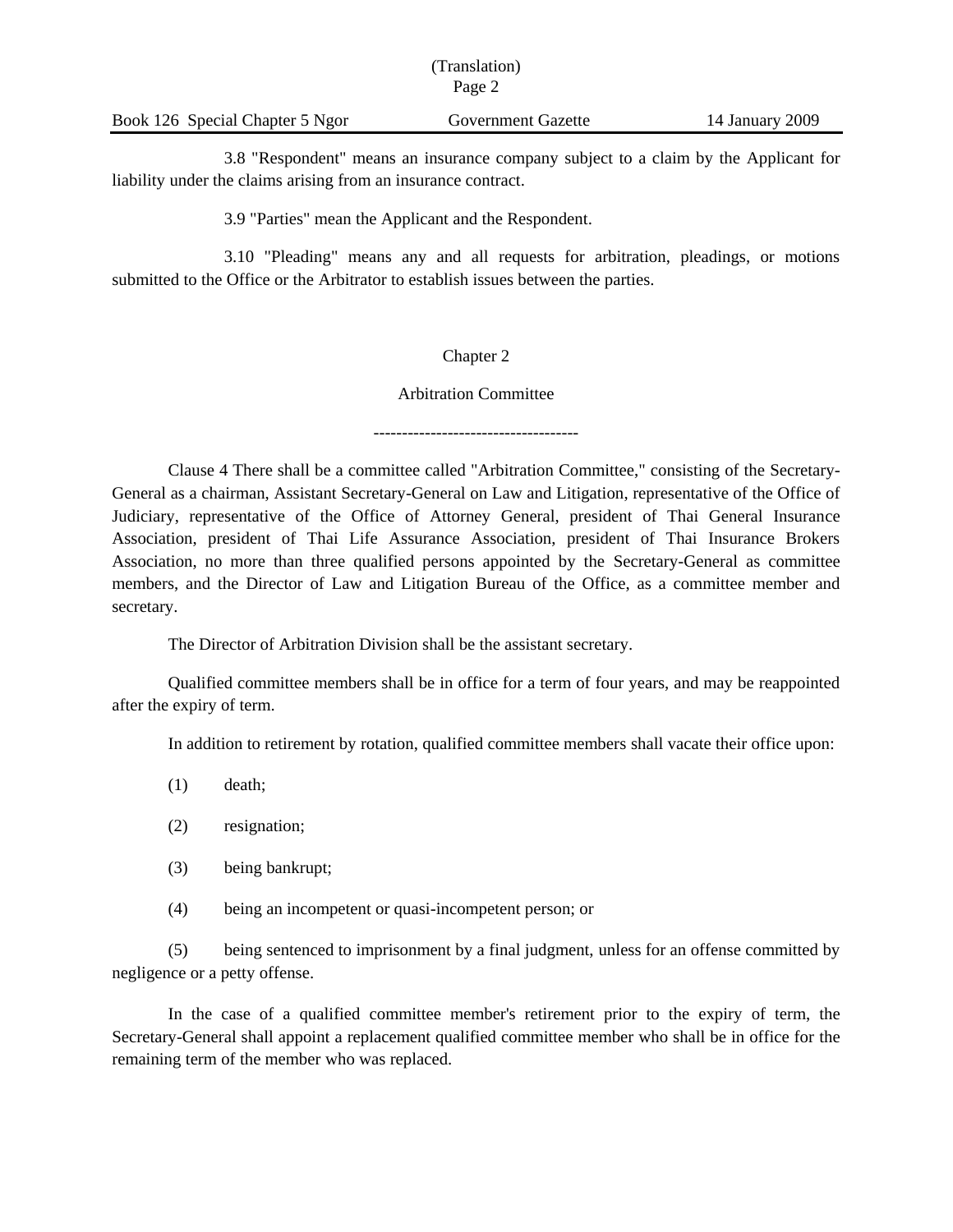|                                 | (Translation)             |                 |
|---------------------------------|---------------------------|-----------------|
|                                 | Page 3                    |                 |
| Book 126 Special Chapter 5 Ngor | <b>Government Gazette</b> | 14 January 2009 |

Upon the expiry of term mentioned in paragraph three, if no replacement qualified committee members have been appointed, the qualified committee members retiring by rotation shall remain in office until the replacement qualified committee members are appointed and assume office.

Clause 5 At any committee meeting, a quorum requires the presence of no less than half of the total number of committee members.

At any committee meeting, if the committee chairman is absent or incapable of performing his or her duties, the meeting shall elect one person from among themselves to preside over the meeting.

Resolutions of the meeting shall be passed by a majority of votes.

Each committee member shall have one vote. In the case of a tie, the chairman of the meeting shall cast one extra vote to reach a final decision.

Clause 6 The committee members shall have the following powers and duties:

(1) designate an office of the Arbitrator;

(2) designate rates of commission of the Arbitrator, expense incurred in the proceedings, and rates of money deposit as security for commission of the Arbitrator and expense incurred in the proceedings;

(3) give advice or counsel relating to the Arbitration Rules;

(4) give advice on or approval of a person suitable to perform as an arbitrator and propose to the Office to register that person as the Office's arbitrator. The Arbitrator registry may be subject to change from time to time as the Committee sees fit;

(5) issue notifications and specify procedures for compliance with these Arbitration Rules.

Chapter 3

Application of Arbitration Rules

------------------------------------

Clause 7 Arbitration Rules shall be applied for dispute resolution by arbitration in the case of any dispute, difference, or claim between a person who has the right to claim under the insurance contract and an insurance company subject to the Office's operation.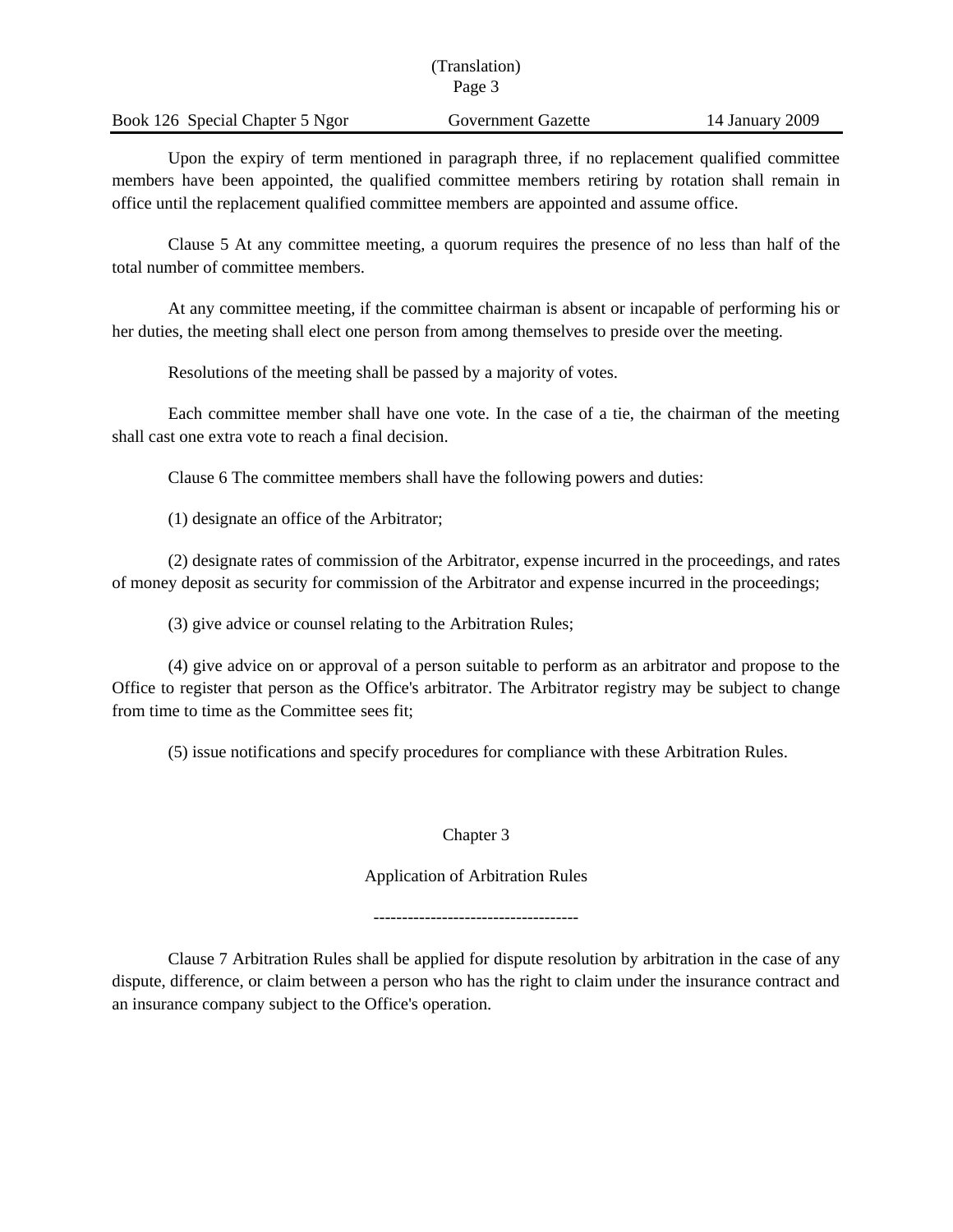| (Translation)                   |                    |                 |
|---------------------------------|--------------------|-----------------|
|                                 | Page 4             |                 |
| Book 126 Special Chapter 5 Ngor | Government Gazette | 14 January 2009 |

Any act that is not specified in the Arbitration Rules shall be carried out in accordance with the Parties' agreement, as the Arbitrator sees fit, or in accordance with the Arbitration Act, B.E. 2545 (2002), as the case may be.

Clause 8 For the purpose of construction of the Arbitration Rules, the sending of pleadings, police reports, or any other documents shall be deemed valid once the other litigant or their representative receives the same in person, or once the same reach the recipient's domicile or workplace. If no true domicile or workplace is able to be found, they shall be sent to the last-known place of residence or workplace of such person.

For the purpose of calculation of the term under the Arbitration Rules, the first day of the term shall not be included in the calculation. If the last day of such term is a holiday, on which work is suspended by custom, the term shall be extended until the next working day.

The holiday on which work is suspended by custom that is during the term shall be included in the calculation of the term.

## Chapter 4

Carrying out of Dispute Resolution Proceedings

------------------------------------

Part 1

Submission of Dispute

------------------------------------

Clause 9 In submission of a dispute, the Applicant shall submit a request for arbitration to the Competent Officer in accordance with the specified form, together with sufficient copies thereof for the Arbitrator and the Respondent. The request shall contain the details as follows:

(1) request for dispute resolution by arbitration subject to the Office's operation;

(2) names and addresses of the parties;

(3) contract or agreement for dispute resolution by arbitration;

(4) facts and details of the dispute, and the amount claimed if the dispute involves money;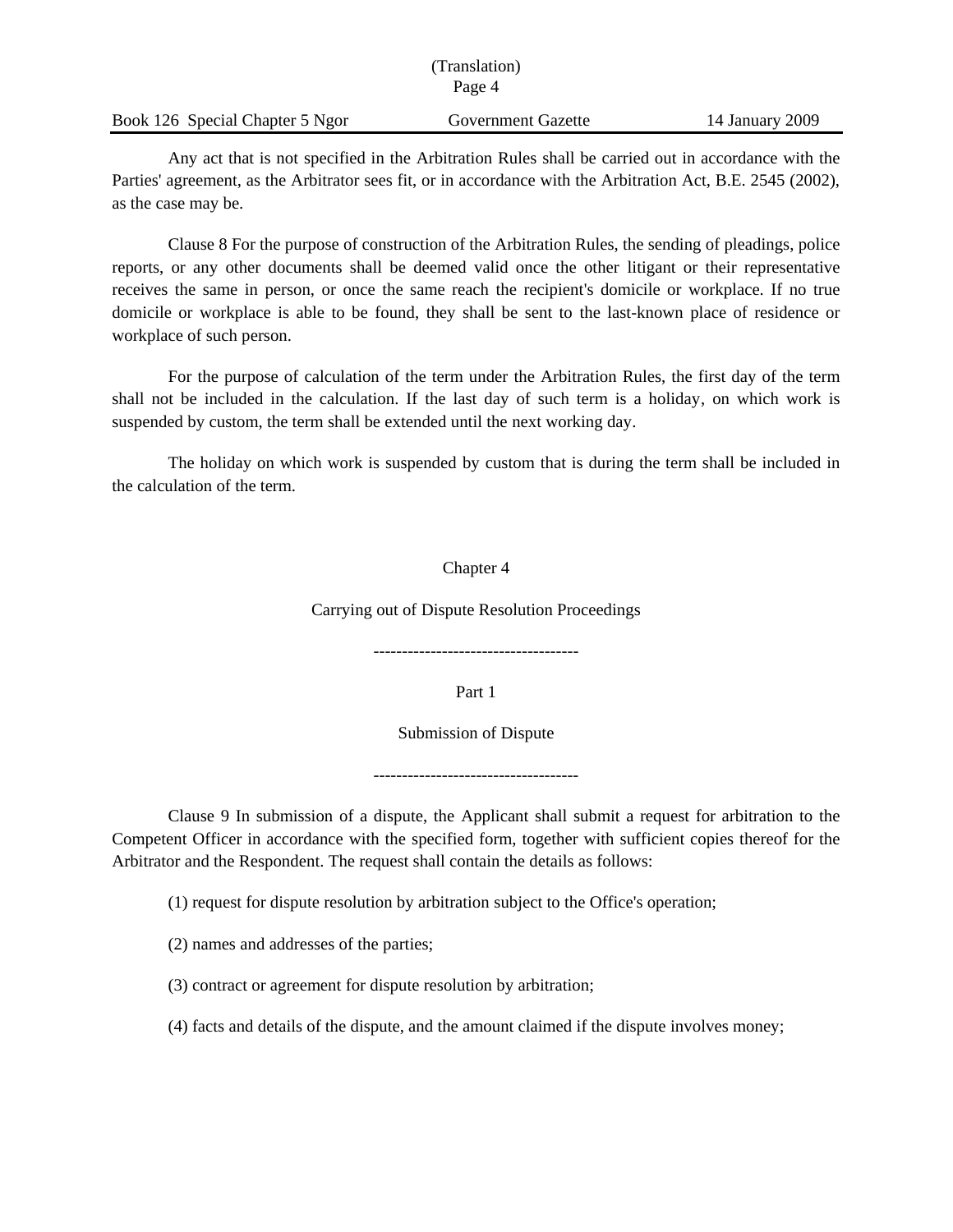## Book 126 Special Chapter 5 Ngor Government Gazette 14 January 2009

(5) request for award; and

(6) one or three arbitrators as the case maybe. In submission of the dispute in paragraph one, the Applicant shall submit the insurance contract which causes the dispute, the original document stating the facts on which the claims are based, or a copy thereof certified as true and correct.

Clause 10 The request for arbitration shall be filed with the Competent Officer at the Office in which the applicant is domiciled as follows:

(1) in Bangkok, the request shall be filed at the Office; and

(2) in provinces other than Bangkok, the request shall be filed at the provincial or regional Office.

Aside from the jurisdiction in paragraph one, if convenient, the applicant may file the request for arbitration at the site of loss, or the place of issuance of the insurance policy or making of the insurance contract within the jurisdiction in (1) or (2).

For the filing of the request for arbitration as per paragraph two, the Applicant shall indicate the reason for convenience and conditions on the filing of the request for arbitration.

The Competent Officer who reviews that request for arbitration filed in accordance with paragraph one and paragraph two, if deeming the request as incorrect or incomplete, shall issue an order prescribing that the request for arbitration be returned and revised, or amended, corrected, and completed.

Upon receipt by the Competent Officer of the request for arbitration, the Applicant shall not file the same request for arbitration with the Office or the provincial or regional Office.

Part 2

Notice of Submission of Dispute

------------------------------------

Clause 11 When the request for arbitration is filed and the Competent Officer deems that the request for arbitration is correct, the request for arbitration shall be accepted for the carrying out of the proceedings.

The Competent Officer shall notify the Respondent of the submission of the dispute in writing and send a copy of the request for arbitration to the Respondent without delay at the Respondent's domicile, place of business, or place of residence by registered mail with return receipt or other means as prescribed by the Secretary-General.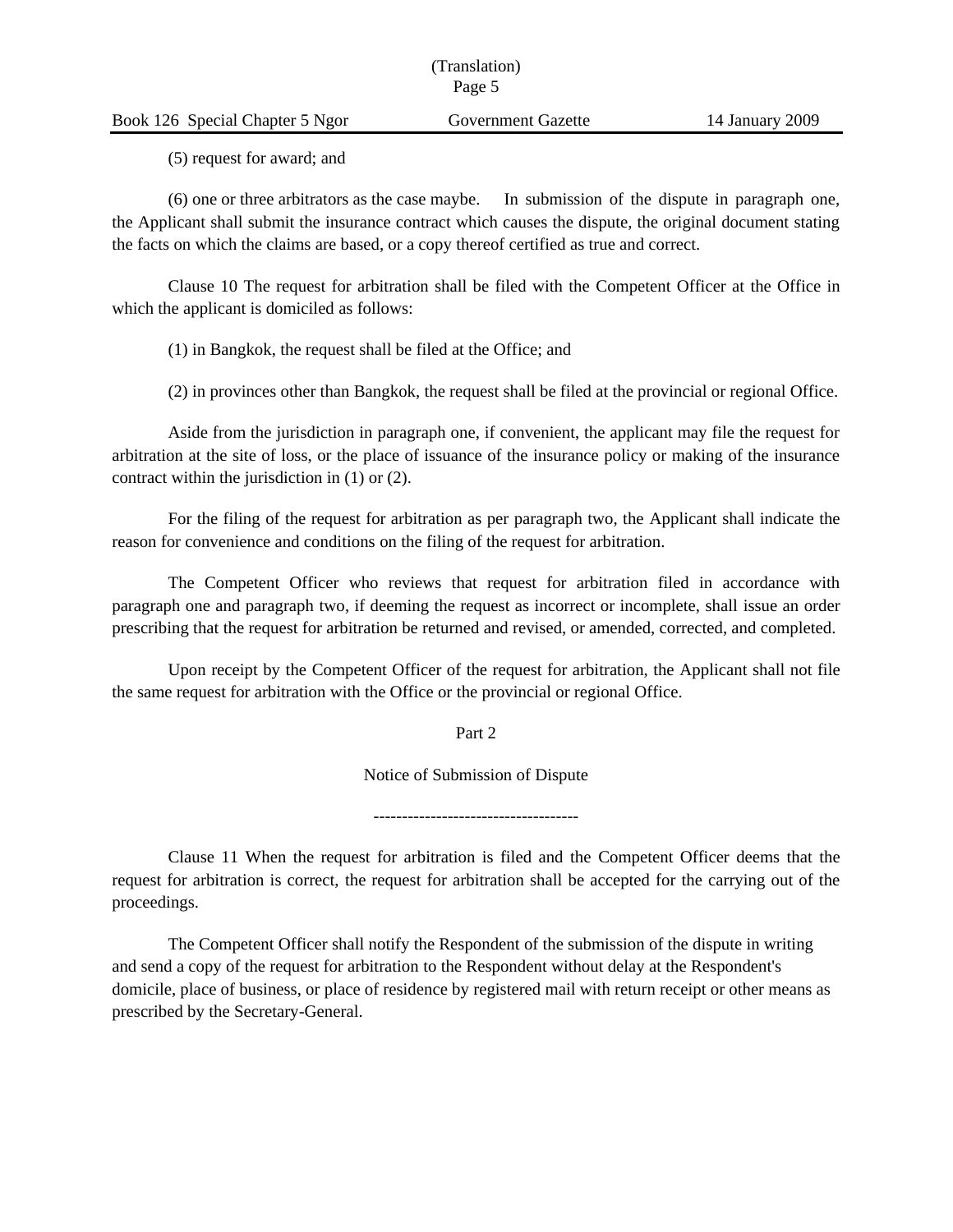Part 3

#### Filing of Response and Counterclaim

------------------------------------

Clause 12 The Respondent who has received the notice of submission of the dispute and the copy of the request for arbitration may file with the Competent Officer a response and submit a counterclaim in accordance with the form prescribed by the Secretary-General, within 15 days from the date of receipt of the notice on submission of the dispute and the copy of the request for arbitration.

In the case of necessity in which the Respondent is unable to file the response within the prescribed period as per the first paragraph, the Respondent shall file a motion to extend the period for filing of a response with the Competent Officer, and the Competent Officer shall order that the period for filing of the response be extended as appropriate, but for no more than 15 days.

Clause 13 Upon filing of a counterclaim, the provision in clause 11 shall be applied to the counterclaim *mutadis mutandis*.

Clause 14 For the filing of a reply to counterclaim, the provision in clause 12 shall be applied to the reply to counterclaim *mutadis mutandis*.

Clause 15 A response, counterclaim, or reply to counterclaim shall be filed with the Competent Officer with whom the request for arbitration was filed.

Part 4

Appointment of Representative and Person to Assist the Carrying out of Proceedings

------------------------------------

Clause 16 The Parties may appoint a representative or any person to aid themselves in carrying out the dispute resolution proceedings. The Parties shall give notice of the name and address of the representative or person so appointed as an assistant, in writing in accordance with the form prescribed by the Secretary-General, and file it with the Competent Officer to be included in the case file.

Part 5

Appointment of arbitrators

Clause 17 The parties shall appoint an arbitrator or arbitrators in the following number.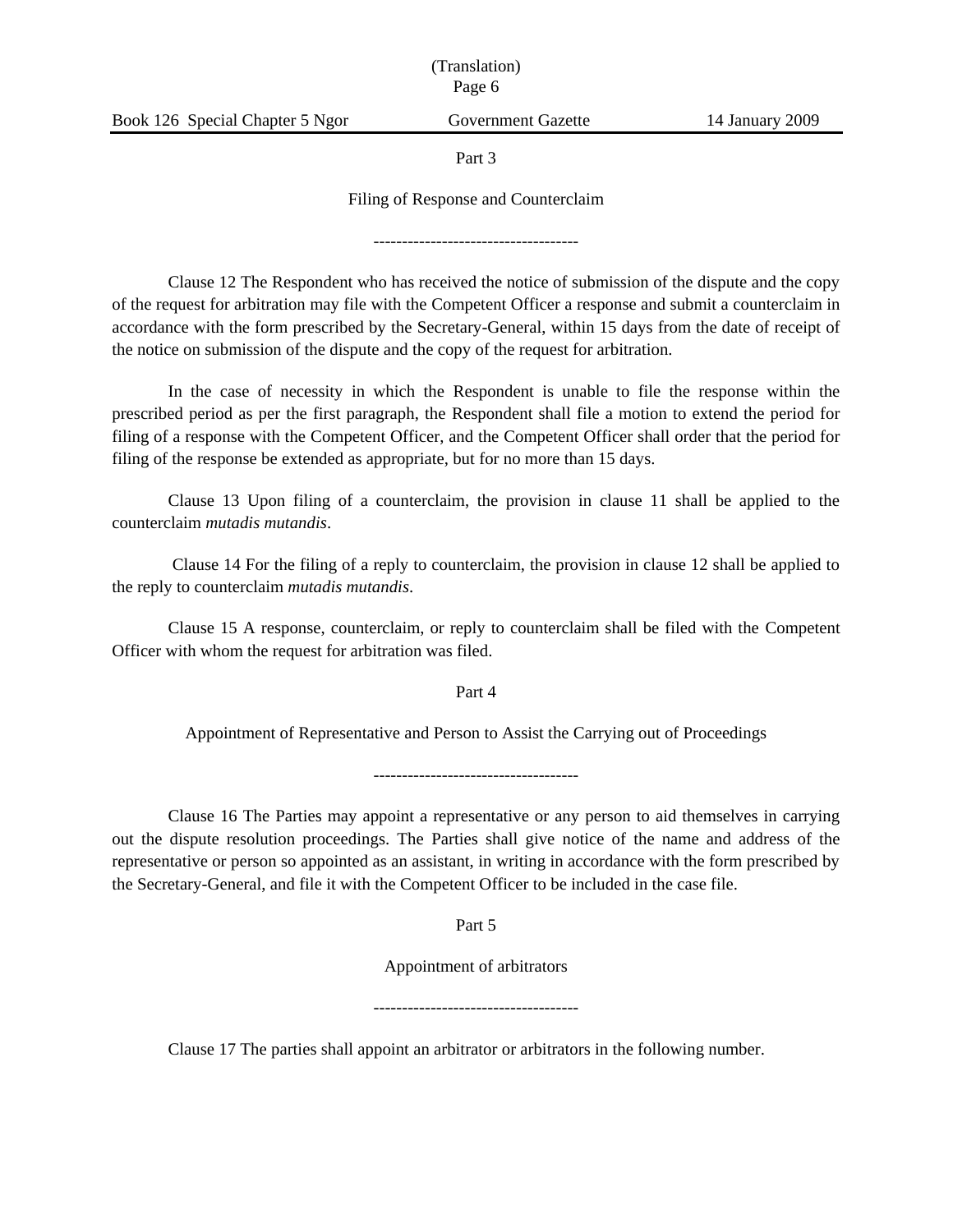|                                 | (Translation)      |                 |
|---------------------------------|--------------------|-----------------|
|                                 | Page 7             |                 |
| Book 126 Special Chapter 5 Ngor | Government Gazette | 14 January 2009 |

(1) In the case of a dispute without an amount in dispute, or with a claimed amount not exceeding Baht 2,000,000, there shall be one Arbitrator.

(2) In the case of a dispute with claimed amount exceeding Baht 2,000,000, there shall be three Arbitrators, unless agreed upon by the parties where there may be one Arbitrator.

Clause 18 Unless otherwise agreed by the Parties, with respect to the appointment of one Arbitrator, the Competent Officer shall schedule a meeting of the Parties within 15 days from the date of receipt of the response or reply to counterclaim. Upon the presence of both Parties, the Competent Officer shall propose the list of names of Arbitrators in the Arbitrator registry of the Office, together with brief profiles, and have the Parties select an arbitrator therefrom.

Upon the appointment of theArbitrator as per the first paragraph, the Arbitrator shall schedule a date for the first hearing.

Clause 19 Unless otherwise agreed by the Parties, with respect to the appointment of three Arbitrators, the Competent Officer shall schedule a meeting of the Parties within 15 days from the date of receipt of the response or reply to counterclaim. Upon the presence of both Parties, the Competent Officer shall propose the list of names of Arbitrators in theArbitrator registry of the Office, together with brief profiles, and have the parties select Arbitrators therefrom.

Upon the appointment of the Arbitrators as per the first paragraph, the Arbitrators shall schedule a date for the first hearing, and determine the person who shall act as a chairman of the arbitral tribunal.

If any or both Parties have not selected or are unable to agree on selecting the Arbitrators as per clause 18 or clause 19, the Secretary-General shall appoint an Arbitrator for the Parties, by taking into account independence and impartiality of the person to be appointed as an Arbitrator.

Clause 20 The appointment of Arbitrators shall be made in writing in accordance with the form prescribed by the Secretary-General.

Clause 21 Upon being appointed as an Arbitrator and during the period of arbitral proceeding, the Arbitrator shall disclose the facts that may cause the parties to have justifiable doubts as to the Arbitrator's independence and impartiality (if any).

The Arbitrator may be challenged if there appears to be reasonable doubt as to his or her impartiality and independence. However, a party may not challenge the Arbitrator appointed by him or her, or in whose appointment he or she has participated as per clause 18 or clause 19, unless that Party did not become aware or know of the grounds for challenge at the time of appointment.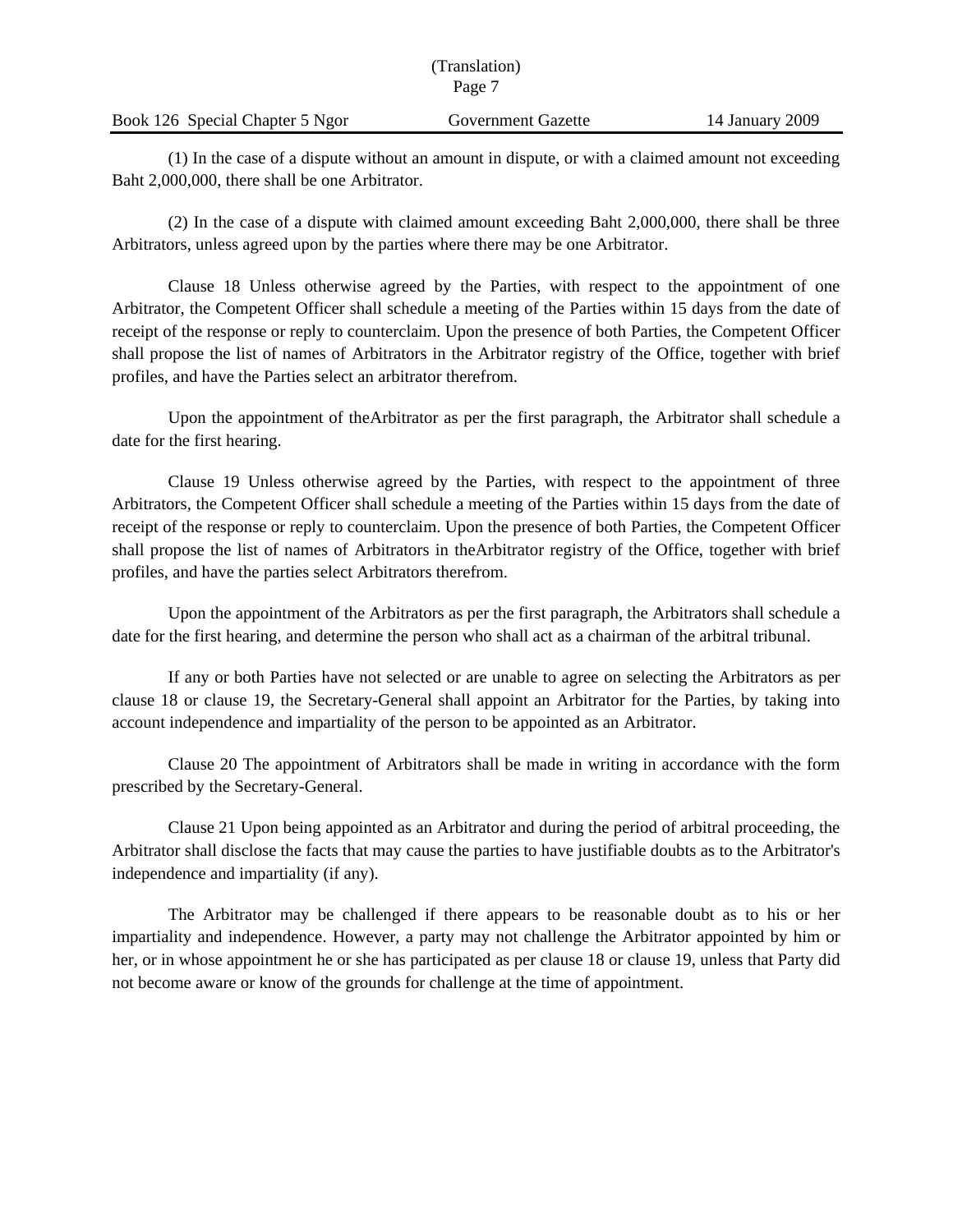|                                 | (Translation)<br>Page 8 |                 |
|---------------------------------|-------------------------|-----------------|
| Book 126 Special Chapter 5 Ngor | Government Gazette      | 14 January 2009 |

A challenge shall be made in writing, indicating explicitly the reasons therefor, and filed with the secretary-general within 15 days from the date on which the reasons for challenge became known, and shall be done before the date on which the Arbitrator orders an adjournment of the hearing.

Clause 22 If the other Party approves the challenge to the Arbitrator, or the arbitrator requests a withdrawal after the challenge, a new Arbitrator shall be appointed to replace the challenged Arbitrator under clause 18 and clause 19 within 30 days from the date on which he or she ceases to be an Arbitrator.

The other party's approval of the challenge to the Arbitrator or the Arbitrator's request for withdrawal does mean that the Arbitrator agrees to the rightness of grounds for challenge.

Clause 23 If the other Party disapproves the challenge to the Arbitrator, and the challenged Arbitrator does not withdraw himself or herself, if the Secretary-General approves the challenge, action in clause 18 or clause 19 shall be taken within 30 days from the date of the Secretary-General's approval. If the challenge has been disapproved, the challenge shall be dismissed and conclusive.

If the challenging Party disagrees with the decision of the Secretary-General per the first paragraph, that party may bring the challenge to the court within 30 days from the date of the decision by the Secretary-General. Such action shall not cause interruption of arbitral proceedings by the Arbitrator, unless the court orders otherwise.

Clause 24 During the carrying out of the proceedings, if the Arbitrator dies, resigns, is subject to an absolute receivership, or is incapable of performing the duties for other reasons, a replacement Arbitrator shall be appointed by the same method for appointing such Arbitrator within 30 days from the date on which he or she ceases to be an Arbitrator.

Clause 25 If the replacement Arbitrator(s) so appointed in accordance with clauses 22, 23, and 24, is or are one or three Arbitrators, as the case may be, whether the arbitral proceedings will be recommenced shall be at the discretion of the Arbitrator(s) or arbitral tribunal.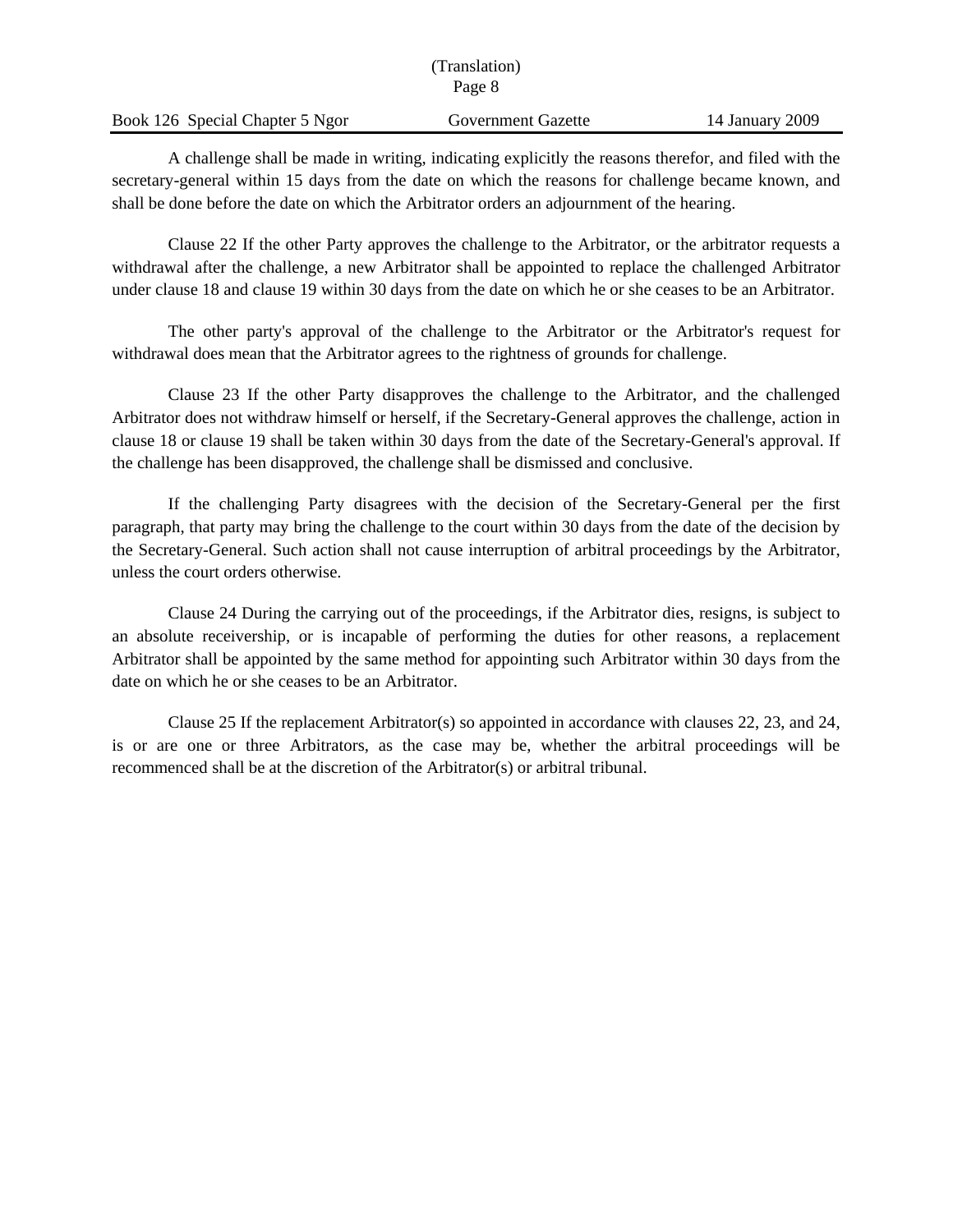## (Translation) Page 9

Part 6

#### Settlement and Compromise

------------------------------------

Clause 26 Prior to the date scheduled by the Arbitrator for the first hearing, if the Secretary-General deems it appropriate or either party wishes for the Office to attempt to reach a settlement or compromise, the competent officer shall schedule a meeting of both Parties to negotiate, agree, or compromise the dispute.

Once the parties have reached a settlement or compromise to resolve the dispute, wholly or partly, the Parties shall make a written settlement or compromise agreement, and sign the agreement.

If the Parties wish for the arbitrator to decide under the compromise agreement, the arbitral proceedings shall proceed pursuant to these rules.

## Chapter 5

#### Arbitral Procedure

------------------------------------

Clause 27 Regardless of the extent to which the Arbitrator's hearing has been carried out, if the Arbitrator deems it appropriate, the arbitrator shall have the power to compromise the dispute.

Clause 28 Unless otherwise agreed by the Parties, the taking of evidence shall be in accordance with the following procedures.

(1) The Parties shall submit the list of relevant evidence in support of their claim, response, counterclaim, or reply to counterclaim to the Arbitrator on the date of the first hearing. If the Arbitrator deems it appropriate, the Arbitrator shall have the power to order that the parties make testimony records or submit any documents related to the dispute in advance.

(2) The examination of witnesses shall be carried out before the Arbitrator. The Arbitrator shall record the witness testimonies in brief to be read, have the witnesses sign the records as evidence, and keep them in the case file.

(3) During the hearing, the Arbitrator may have the Competent Officer assigned by the Office record the witness testimonies.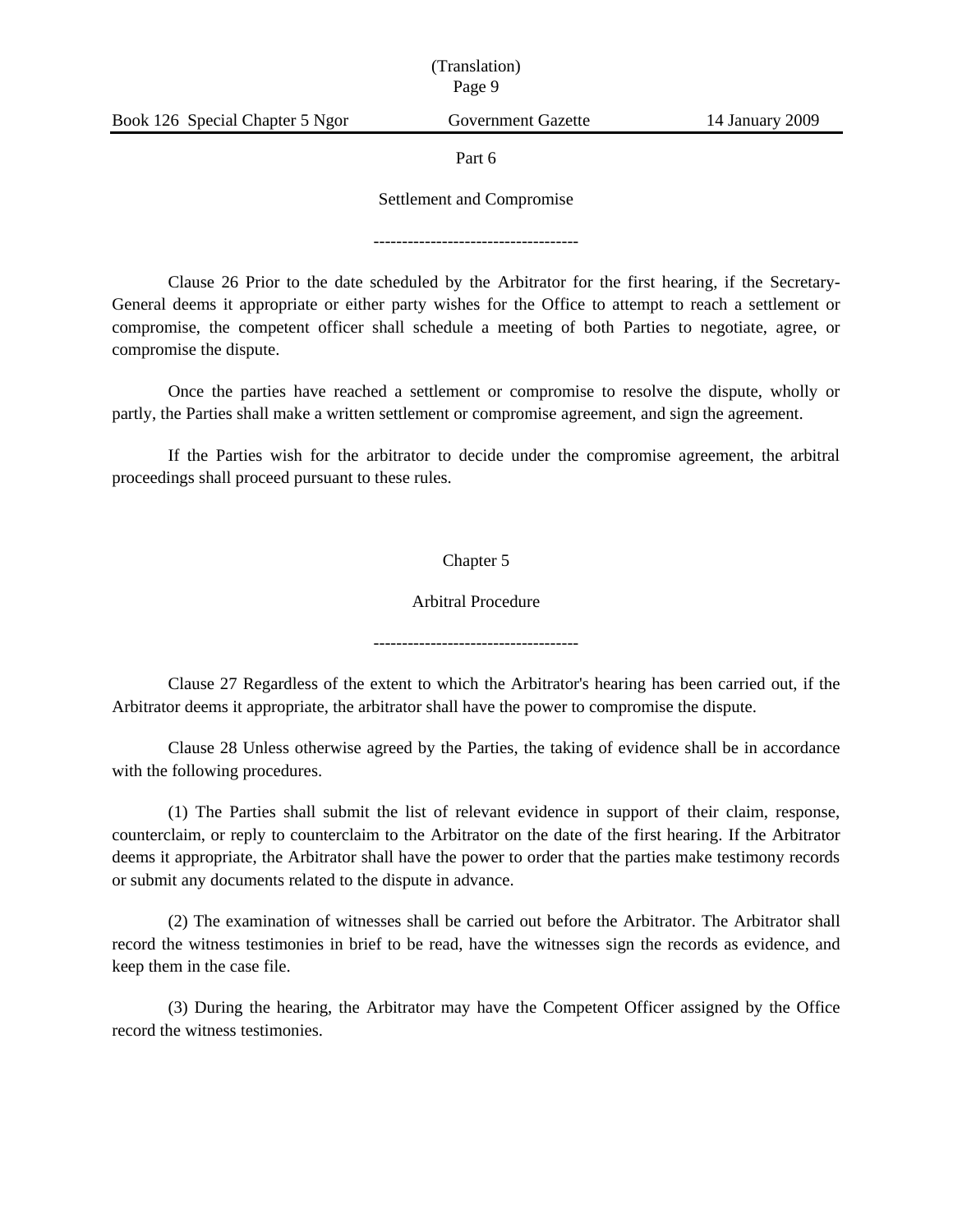|                                 | (Translation)      |                 |
|---------------------------------|--------------------|-----------------|
|                                 | Page 10            |                 |
| Book 126 Special Chapter 5 Ngor | Government Gazette | 14 January 2009 |

(4) The examination of witnesses shall be carried out openly, unless either party requests or the Arbitrator deems it appropriate for it to be held in camera.

Clause 29 The Party raising a claim shall be obligated to produce evidence until it appears that that Party has a *prima facie* claim.

Clause 30 The Arbitrator may have any expert make and present a report of opinions, in which case the Parties shall inform relevant facts in accordance with the expert's inquiries.

Having received the report of opinion of the expert, the arbitrator shall inform the Parties of the details in the opinion report, and if the Parties request, shall make and provide them a copy thereof.

The Parties may file a motion to examine the expert. If the Arbitrator allows it, the procedures for taking of evidence in clause 28 shall be applied *mutatis mutandis*.

Clause 31 If the Applicant fails to attend the scheduled first meeting without filing a motion to postpone the hearing or giving notice of the cause of difficulty, the Arbitrator may dispose of the dispute.

If the Respondent fails to attend the scheduled first meeting, or either Party fails to attend the following appointment as scheduled, without filing a motion to postpone the hearing or giving notice of the cause of difficulty prior to the commencement of the hearing, if the Arbitrator deems it fit, the arbitrator shall carry out the hearing ex parte.

If either Party fails to attend the scheduled appointment per paragraph two, without giving notice of the cause of difficulty or requesting a postponement of the hearing, the Arbitrator shall charge actual penalty from that Party for payment to the other Party, or for the expense for the proceedings.

The Party may file a motion to postpone the case by indicating explicitly the reason therefor, and it shall be at the discretion of the Arbitrator.

If the Parties have no other witnesses to present to the Arbitrator, the Arbitrator shall order that the hearing be adjourned, and schedule a hearing for announcement of the award.

Chapter 6

Award

------------------------------------

Clause 32 The award must be made within the prescribed 90 days from the completion of the process setting up the arbitration. In the case of necessity, it shall be at the Arbitrator's discretion to grant an extension of time as appropriate.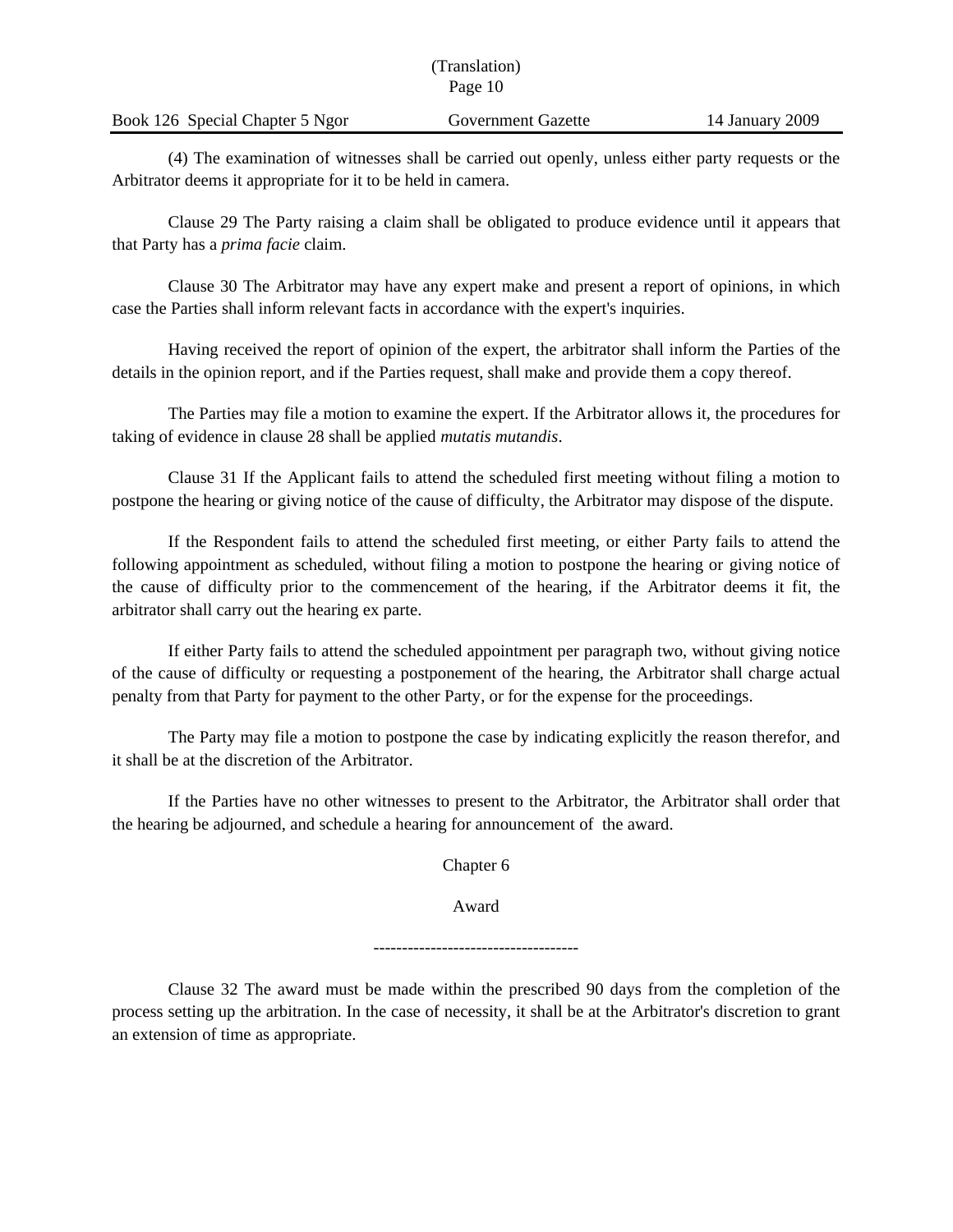|                                 | (Translation)<br>Page 11 |                 |
|---------------------------------|--------------------------|-----------------|
| Book 126 Special Chapter 5 Ngor | Government Gazette       | 14 January 2009 |

Clause 33 The award shall be made by a majority of votes of the Arbitrators.

The Arbitrator may not determine or decide any matter beyond the scope of the arbitration agreement or request for an arbitral award of the parties, unless in the case of determination of the costs of the proceedings or Arbitrator's compensation, or an award rendered in accordance with the settlement or compromise between the Parties.

Clause 34 The Arbitrator shall render an award under the principles of law and equity. In interpreting an insurance contract, feasibility and business practice of the insurance contract shall also be taken into account.

Clause 35 An award shall be made in writing and signed by the Arbitrator, and shall explicitly specify the date, month, year, and the place at which the award is made. If any arbitrator fails to sign the award, another Arbitrator or the Secretary-General shall record the cause of difficulty.

The award shall explicitly specify the reasons for all decisions.

The arbitral award may be disclosed by the Office to the public, unless in the case of in-camera proceedings, in which case consent must be obtained from the Parties.

The award made shall have a binding effect on the parties from the date of reading of the award, unless the Parties did not attend the reading of the award, in which case a copy of the award shall be hurriedly sent to all relevant parties and it shall be deemed that the award binds the Parties once the copy of the award reaches the parties.

Clause 36 Within the prescribed 30 days from the date of arrival of the copy of the award, in the case of a reasonable doubt relating to wording in the award, either Party may file a motion with the Secretary-General in writing, requesting interpretation of such wording by the arbitrator. The interpretation shall be deemed as an integral part of the award, and shall be carried out to the same effect as the making of the award.

Clause 37 If the award contains an insignificant error or mistake, when the Arbitrator or either party files a motion in writing with the Secretary-General, the arbitrator may correct the error or mistake.

Clause 38 Within the prescribed 30 days from the date of arrival of the copy of the award, if either Party deems that it fails to decide any material issue, the Party may file a motion with the Secretary-General in writing in accordance with the form prescribed by the Office, requesting that theArbitrator make an additional award on the said issue.

If the Arbitrator deems that the issue is material and has not been decided, the Arbitrator shall carry out an award on such issue within 30 days from the date on which the Party files the motion.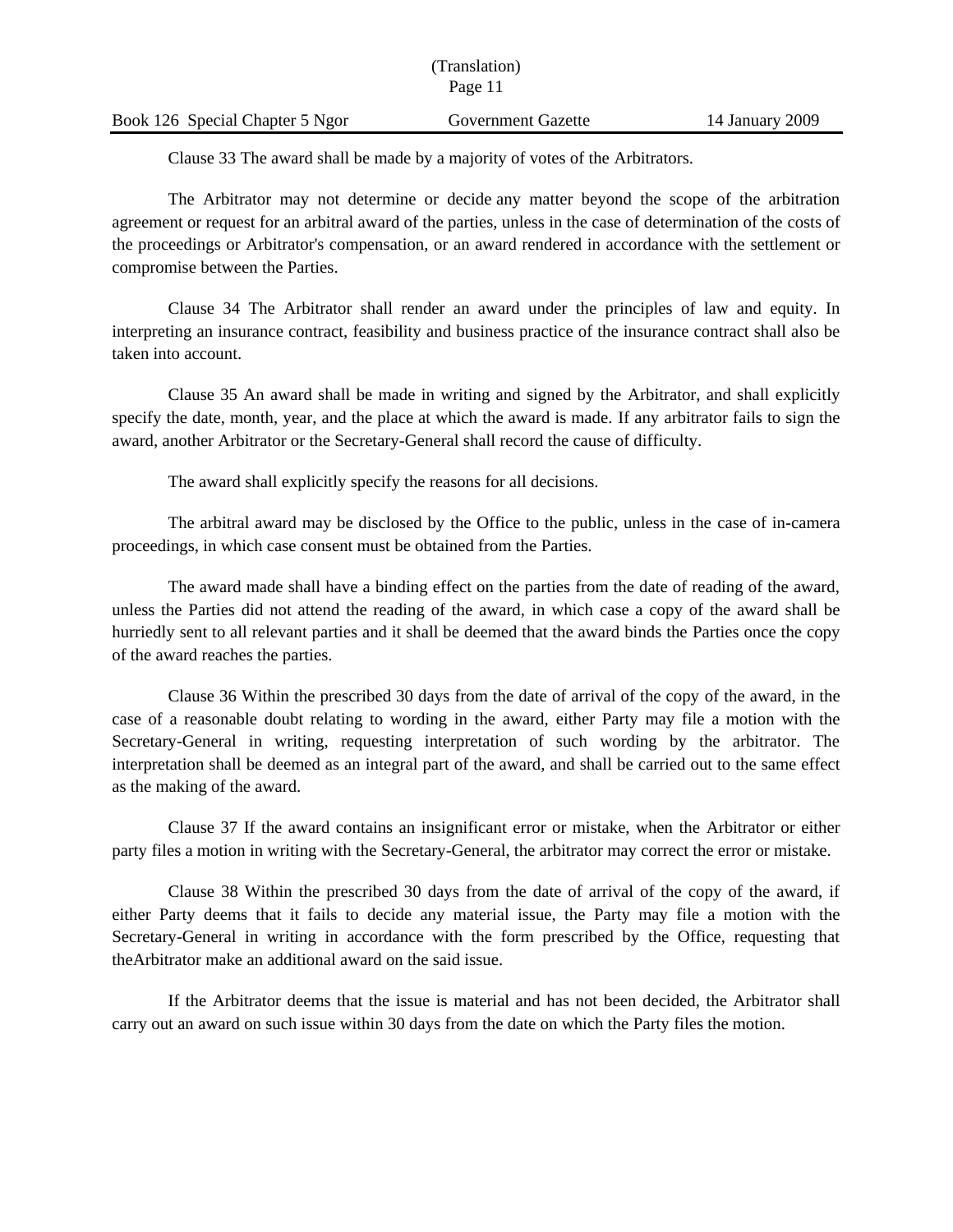| (Translation)                   |                    |                 |
|---------------------------------|--------------------|-----------------|
|                                 | Page 12            |                 |
| Book 126 Special Chapter 5 Ngor | Government Gazette | 14 January 2009 |

If the Arbitrator is of the view that an additional award may not be made until additional facts have been heard, the Arbitrator may order the parties to take evidence. Furthermore, the Arbitrator shall carry out the additional award within 60 days from the date of filing of the motion by the parties.

In the case of necessity, it shall be at the Arbitrator's discretion to extend the period of time as appropriate, and when the award has been prepared, a copy thereof shall be delivered to all relevant Parties. The award shall have a binding effect once the copy reaches the Parties.

Clause 39 When the Arbitrator completes preparing an award, interpretation, correction of insignificant error or mistake, or additional award, the Arbitrator shall submit all case files to the Office.

Chapter 7

Arbitrator's Compensation, Cost of Proceedings, and Security Deposit

------------------------------------

Clause 40 The Arbitrator's compensation and cost of proceedings shall be at the rates designated by the Committee.

Clause 41 The parties shall place a deposit as security for the Arbitrator's compensation and cost of proceedings, at the rates prescribed by the Committee, on the date of filing of the request for arbitration.

If the Applicant fails to place a deposit as security per the first paragraph in the full amount, the Secretary-General shall render an order not to accept the request for arbitration.

If a compromise is arranged by the Office, or the dispute is withdrawn before an Arbitrator is appointed or prior to the first hearing, the deposit placed as security per the first paragraph shall be returned to the person depositing security after deduction of the cost of proceedings, at the rate prescribed by the Committee.